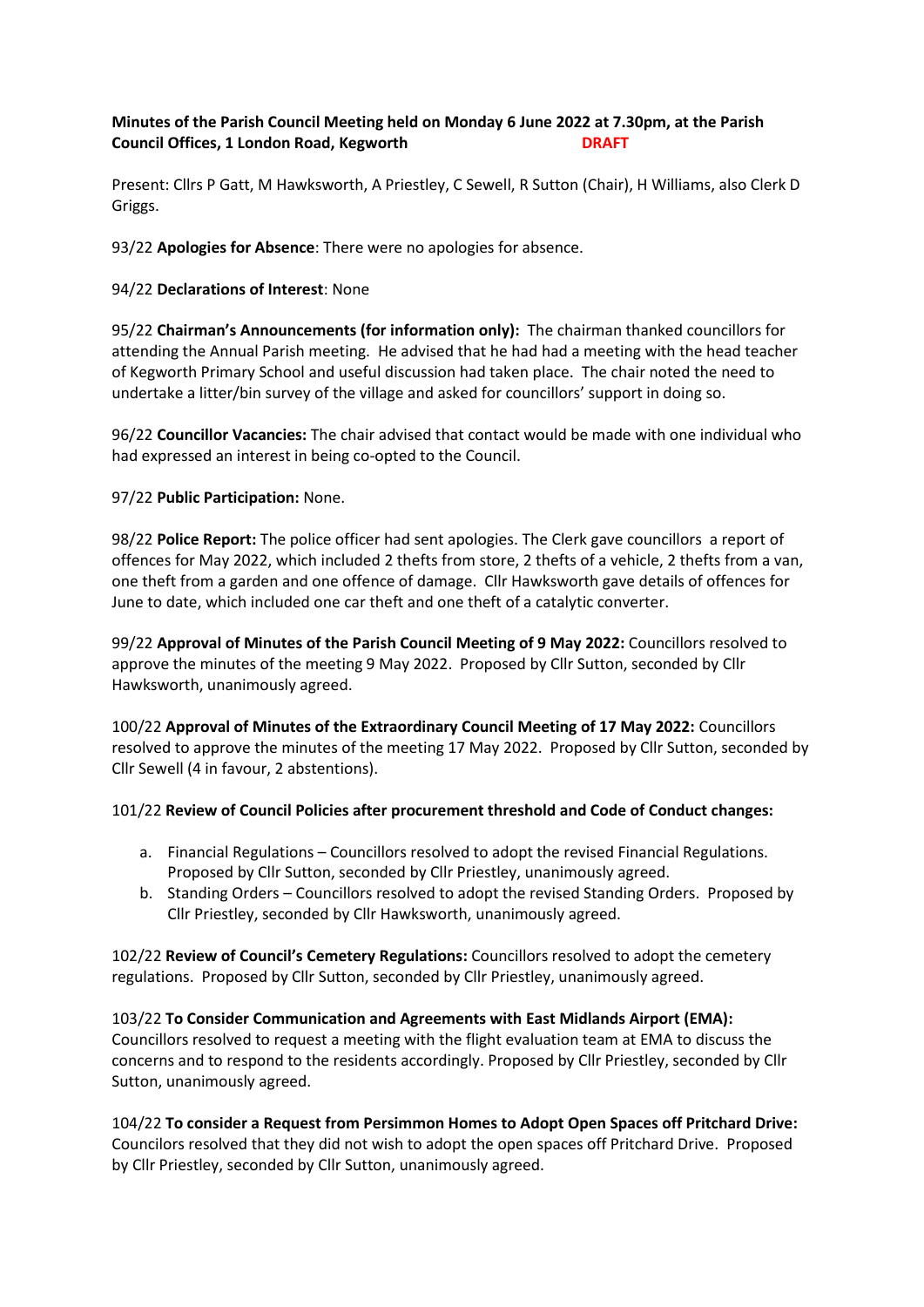105/22 **To Consider Location for Covid Benches:** Councillors resolved to have two benches. Proposed by Cllr Sutton, seconded by Cllr Sewell (5 in favour, one abstention). Councillors agreed preferred locations were near the bus stop outside the school and near the village hall bus stop.

### 106/22 **Finance:**

a. The Council's expenditure against cost centre budgets year-to-date was reviewed and total bank balances of £263,189.71 (as at 30/5/22) were noted.

| b. It was proposed by Cllr Priestley, seconded by Cllr Hawksworth, and unanimously resolved to |  |
|------------------------------------------------------------------------------------------------|--|
| approve the following accounts for payment:                                                    |  |

| <b>Invoice</b> | Payee                      |                                                  | <b>Amount</b> |
|----------------|----------------------------|--------------------------------------------------|---------------|
| <b>Date</b>    |                            |                                                  | inc VAT       |
|                |                            |                                                  | £             |
| 01.04.22       | <b>LRALC Ltd</b>           | LRALC & NALC Membership Fees                     | 644.22        |
|                |                            | 2022/23                                          |               |
| 05.04.22       | Sharp                      | Photocopying charges March 2022                  | 30.00         |
| 06.05.22       | Sharp                      | Photocopying charges April 2022                  | 30.00         |
| 07.05.22       | Amazon                     | <b>Drill Bit Set</b>                             | 34.29         |
| 07.05.22       | Amazon                     | <b>Tap Drill Bits</b>                            | 12.95         |
| 11.05.22       | Toolstation                | Magnetic Side Pull Gate Latch                    | 29.68         |
| 31.03.22       | <b>Craig Miller</b>        | Window Cleaning March 2022                       | 14.00         |
| 05.05.22       | North West Leics District  | Non Domestic Rates 2022/23 -                     | 469.06        |
|                | Council                    | Cemetery                                         |               |
| 12.05.22       | <b>SSE SWALEC</b>          | <b>Electricity - Parish Office</b>               | 33.85         |
| 13.05.22       | Harlow Bros Ltd            | Fence Panels - Cemetery                          | 84.46         |
| 16.05.22       | <b>British Gas Lite</b>    | Gas Charges - Parish Office                      | 27.16         |
| 20.05.22       | J A Kent Services Ltd      | Grounds Maintenance (May)                        | 1,271.10      |
| 20.05.22       | <b>Nest Pensions</b>       | <b>Staff Pension Contributions</b>               | 262.76        |
| 27.05.22       | <b>Staff</b>               | <b>Staff Salaries &amp; NI Contributions</b>     | 2,746.30      |
| 15.06.22       | <b>PWLB</b>                | Loan Repayment                                   | 7,488.00      |
| 23.05.22       | Ward Landscape             | <b>Repairs to Munnmoore Fencing</b>              | 622.50        |
|                | Gardening                  | 50% Deposit                                      |               |
| 23.05.22       | Barclaycard                | Land Registry Fee                                | 3.00          |
| 23.05.22       | Personnel Advice &         | <b>Personnel Advice</b>                          | 120.00        |
|                | Solutions                  |                                                  |               |
| 27.05.22       | <b>Practical Gardening</b> | Sideley Park Garden Maintenance<br>(Feb & March) | 240.00        |
| 27.05.22       | Play Inspection            | Quarterly Inspection of Play                     | 360.00        |
|                | Company                    | Equipment                                        |               |
| 27.05.22       | <b>Practical Gardening</b> | Sideley Park Garden Maintenance                  | 120.00        |
|                |                            | (April)                                          |               |
| 27.05.22       | <b>Practical Gardening</b> | Sideley Park Garden Maintenance                  | 120.00        |
|                |                            | (May)                                            |               |
| 30.05.22       | <b>D</b> Buxton            | Cemetery Garden Maintenance                      | 51.25         |
| 01.06.22       | <b>County Fencing</b>      | Muga Panels for Play Areas                       | 3,772.80      |
|                |                            | <b>Total</b>                                     | £18,587.38    |